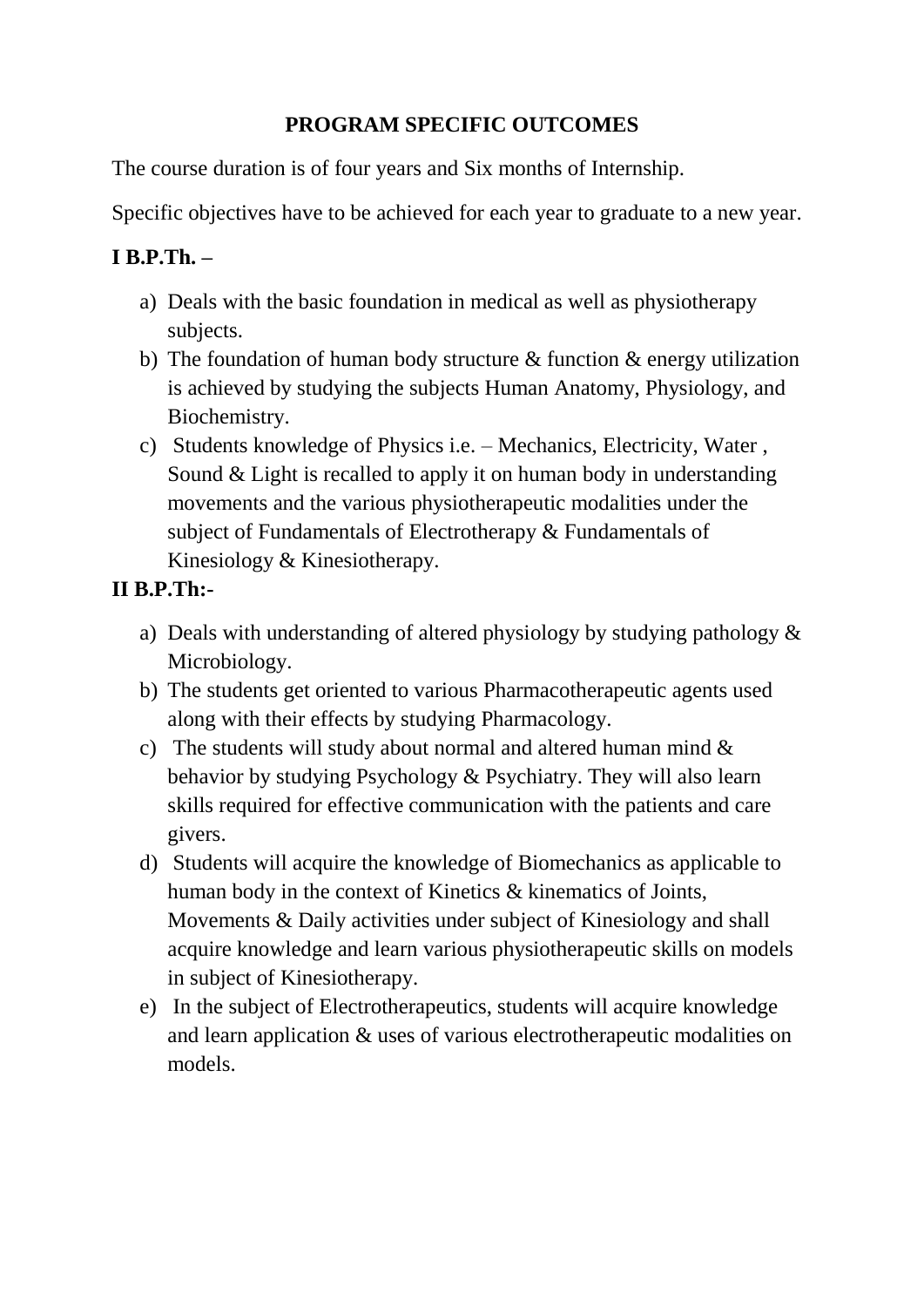#### **III B.P.Th.**

- a) Students acquire knowledge of all the clinical subjects like Orthopaedics, General Surgery, Medicine, Neurology, Paediatrics, Dermatology & Gynecology & Obstetrics, Community Medicine and Sociology.
- b) Students will acquire knowledge about the principles of International Classification of Functioning (I.C.F.) and its applicability in context to movement dysfunctions.
- c) Students will learn the physiotherapeutic evaluation skills including electrodiagnosis on patients to arrive at a Functional/ Physical Diagnosis in Neuromuscular, Cardiovascular & Respiratory dysfunction.
- d) They will also acquire knowledge of various specialized manual therapy and neurodevelopmental techniques and practice these skills on models under the subject of functional diagnosis and physiotherapeutic skills.

#### **IV B.P.Th.**

- a) Students will revise, recall and integrate the knowledge of previous years to evaluate, functionally diagnose, plan and execute short and long term management of various musculoskeletal, neurological & cardiovascularrespiratory dysfunctions in hospital and community settings.
- b) Students also acquire knowledge pertaining to health promotion & disease prevention throughout lifespan in the community. They will also be able to analyse, prevent and treat problems associated with various industries in community physiotherapy.
- c) Students will also acquire knowledge about biomechanical principles & application of variety of aids & appliances used for ambulation, protection & prevention by studying Bioengineering.
- d) Professional Practice and ethics as a subject will be studied in continuum from first year, so students will acquire the knowledge of ethical code of professional practice, as well as its moral& legal aspects.
- e) The principles of Hospital Administration, Management & Marketing will be studied separately. e. Students will also acquire knowledge of